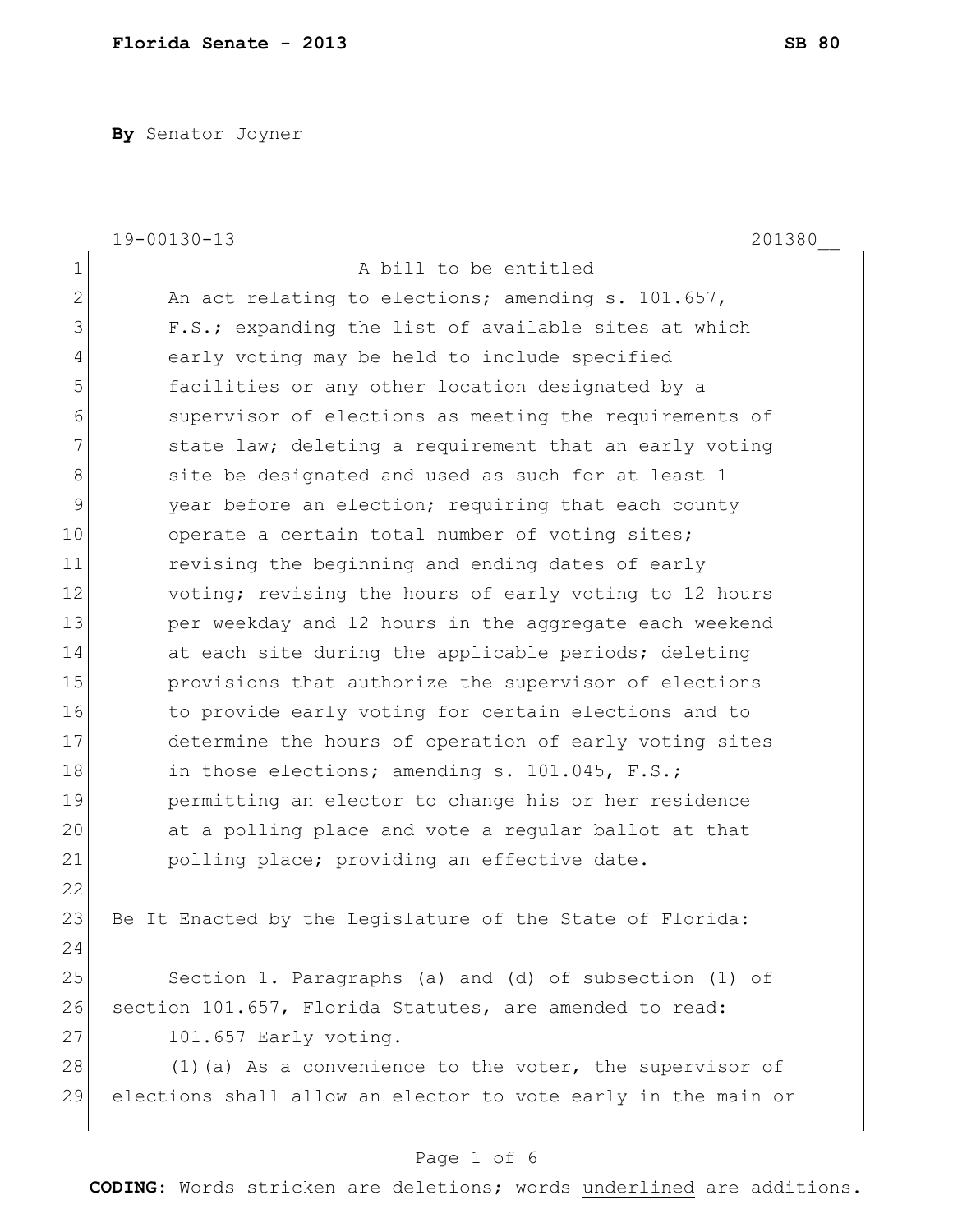19-00130-13 201380\_\_ 30 branch office of the supervisor and may allow such early voting 31 in any city hall, public library facility, courthouse, place of 32 worship, civic center, convention center, community center, 33 county government center, conference center, community college 34 facility, university or college, fairgrounds, or any other 35 location designated by the supervisor as meeting the 36 requirements of this section. The supervisor shall mark, code, 37 indicate on, or otherwise track the voter's precinct for each 38 early voted ballot. In order for a branch office to be used for 39 early voting, it shall be a permanent facility of the supervisor 40 and shall have been designated and used as such for at least 1 41 year prior to the election. The supervisor may also designate 42 any city hall or permanent public library facility as Early 43 voting sites<del>; however, if so designated, the sites</del> must be 44 geographically located so as to provide all voters in the county 45 an equal opportunity to cast a ballot, insofar as is 46 practicable. Each county shall operate the same total number of 47 early voting sites that it used for the 2008 general election, 48 or one early voting site plus one additional early voting site 49 for every complete set of 65,000 registered voters in the county 50 as of July 1 of each general election year, whichever is 51 | greater. The results or tabulation of votes cast during early 52 voting may not be made before the close of the polls on election 53 day. Results shall be reported by precinct. 54 (d) Early voting shall begin on the 15th <del>10th</del> day before an

55 election that contains state or federal races and end on the 2nd 56 3rd day before the election. For purposes of a special election 57 held pursuant to s. 100.101, early voting shall begin on the 8th 58 day before the election and end on the 2nd day before the

#### Page 2 of 6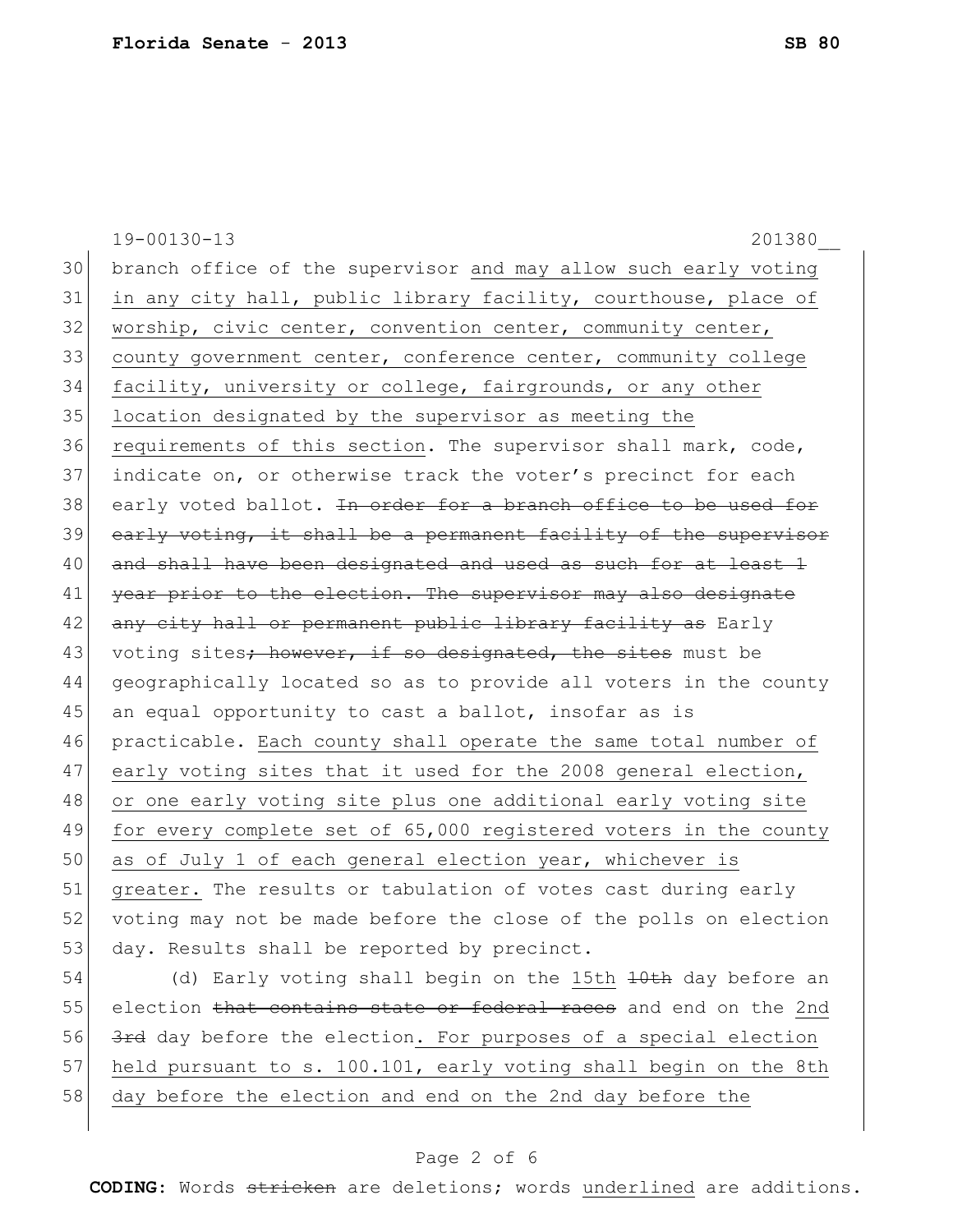|    | $19 - 00130 - 13$<br>201380                                      |
|----|------------------------------------------------------------------|
| 59 | election. Early voting, and shall be provided for 12 no less     |
| 60 | than 6 hours per weekday and 12 hours in the aggregate each      |
| 61 | weekend no more than 12 hours per day at each site during the    |
| 62 | applicable periods. Early voting sites shall open no sooner than |
| 63 | 7 a.m. and close no later than 7 p.m. on each applicable day.    |
| 64 | period. The supervisor of elections may provide early voting for |
| 65 | elections that are not held in conjunction with a state or       |
| 66 | federal election. However, the supervisor has the discretion to  |
| 67 | determine the hours of operation of early voting sites in those  |
| 68 | elections.                                                       |
| 69 | Section 2. Subsection (2) of section 101.045, Florida            |
| 70 | Statutes, is amended to read:                                    |
| 71 | 101.045 Electors must be registered in precinct; provisions      |
| 72 | for change of residence or name.-                                |
| 73 | (2) (a) An elector who moves from the precinct in which the      |
| 74 | elector is registered may be permitted to change his or her      |
| 75 | place of residence and vote by regular ballot in the precinct to |
| 76 | which he or she has moved his or her legal residence, if the     |
| 77 | change of residence is within the same county and the elector    |
| 78 | completes an affirmation in substantially the following form:    |
| 79 |                                                                  |
| 80 | Change of Legal Residence of Registered                          |
| 81 | Voter                                                            |
| 82 |                                                                  |
| 83 | Under penalties for false swearing, I,  (Name of voter),         |
| 84 | swear (or affirm) that the former address of my legal residence  |
| 85 | was  (Address of legal residence) in the municipality of         |
| 86 | , in  County, Florida, and I was registered to vote in           |
| 87 | the  precinct of  County, Florida; that I have not voted         |
|    |                                                                  |
|    |                                                                  |

### Page 3 of 6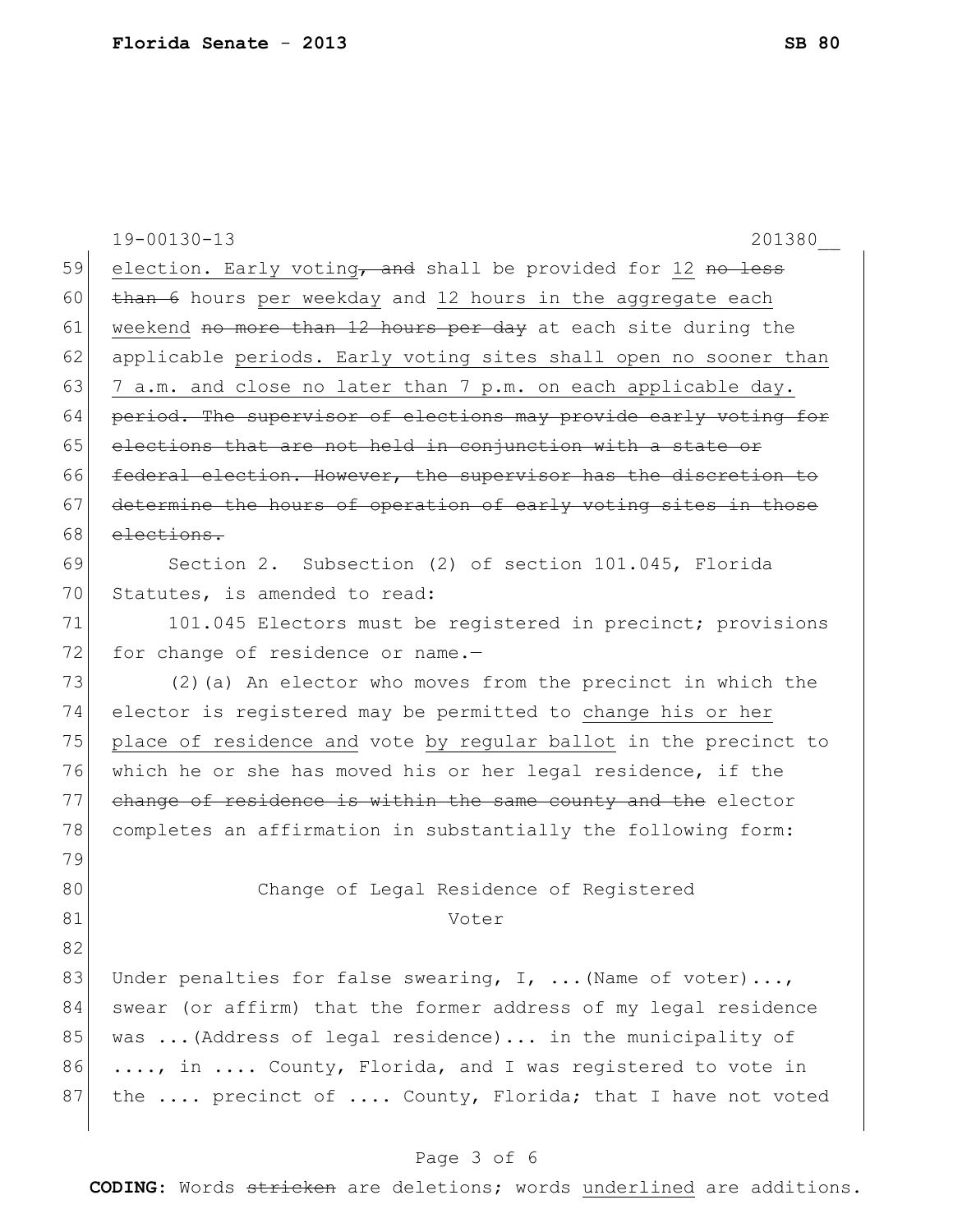|     | $19 - 00130 - 13$<br>201380                                                        |
|-----|------------------------------------------------------------------------------------|
| 88  | in the precinct of my former registration in this election; that                   |
| 89  | I now reside at  (Address of legal residence) in the                               |
| 90  | Municipality of , in  County, Florida, and am therefore                            |
| 91  | eligible to vote in the  precinct of  County, Florida;                             |
| 92  | and I further swear (or affirm) that I am otherwise legally                        |
| 93  | registered and entitled to vote.                                                   |
| 94  |                                                                                    |
| 95  | (Signature of voter whose address of legal residence has                           |
| 96  | $channel$                                                                          |
| 97  |                                                                                    |
| 98  | (b) Except for an active uniformed services voter or a                             |
| 99  | member of his or her family, an elector whose change of address                    |
| 100 | is from outside the county may not change his or her legal                         |
| 101 | residence at the polling place and vote a regular ballot;                          |
| 102 | however, such elector is entitled to vote a provisional ballot.                    |
| 103 | (b) $\left\{\text{e}\right\}$ An elector whose name changes because of marriage or |
| 104 | other legal process may be permitted to vote, provided such                        |
| 105 | elector completes an affirmation in substantially the following                    |
| 106 | form:                                                                              |
| 107 |                                                                                    |
| 108 | Change of Name of Registered                                                       |
| 109 | Voter                                                                              |
| 110 |                                                                                    |
| 111 | Under penalties for false swearing, $I$ ,  (New name of                            |
| 112 | voter), swear (or affirm) that my name has been changed                            |
| 113 | because of marriage or other legal process. My former name and                     |
| 114 | address of legal residence appear on the registration records of                   |
| 115 | precinct  as follows:                                                              |
| 116 |                                                                                    |
|     |                                                                                    |

## Page 4 of 6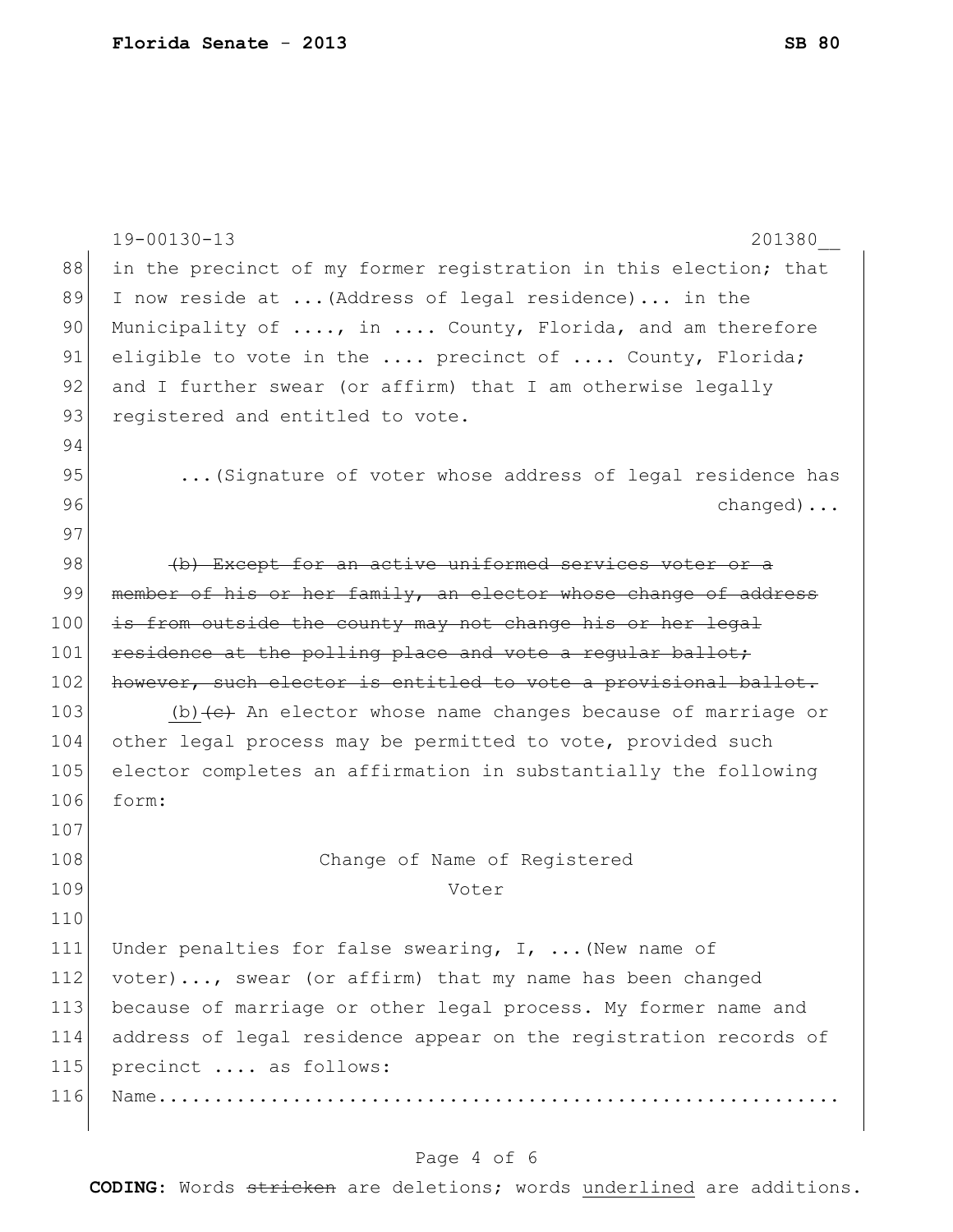|     | 19-00130-13<br>201380                                               |
|-----|---------------------------------------------------------------------|
| 117 |                                                                     |
| 118 |                                                                     |
| 119 |                                                                     |
| 120 |                                                                     |
| 121 | My present name and address of legal residence are as follows:      |
| 122 |                                                                     |
| 123 |                                                                     |
| 124 |                                                                     |
| 125 |                                                                     |
| 126 |                                                                     |
| 127 | and I further swear (or affirm) that I am otherwise legally         |
| 128 | registered and entitled to vote.                                    |
| 129 |                                                                     |
| 130 | (Signature of voter whose name has changed)                         |
| 131 |                                                                     |
| 132 | $(c)$ $(d)$ Instead of the affirmation contained in paragraph       |
| 133 | (a) or paragraph (b) $\leftarrow$ , an elector may complete a voter |
| 134 | registration application that indicates the change of name or       |
| 135 | change of address of legal residence.                               |
| 136 | $(d)$ (d) $(e)$ Such affirmation or application, when completed and |
| 137 | presented at the precinct in which such elector is entitled to      |
| 138 | vote, and upon verification of the elector's registration, shall    |
| 139 | entitle such elector to vote as provided in this subsection. If     |
| 140 | the elector's eligibility to vote cannot be determined, he or       |
| 141 | she shall be entitled to vote a provisional ballot, subject to      |
| 142 | the requirements and procedures in s. 101.048. Upon receipt of      |
| 143 | an affirmation or application certifying a change in address of     |
| 144 | legal residence or name, the supervisor shall as soon as            |
| 145 | practicable make the necessary changes in the statewide voter       |

## Page 5 of 6